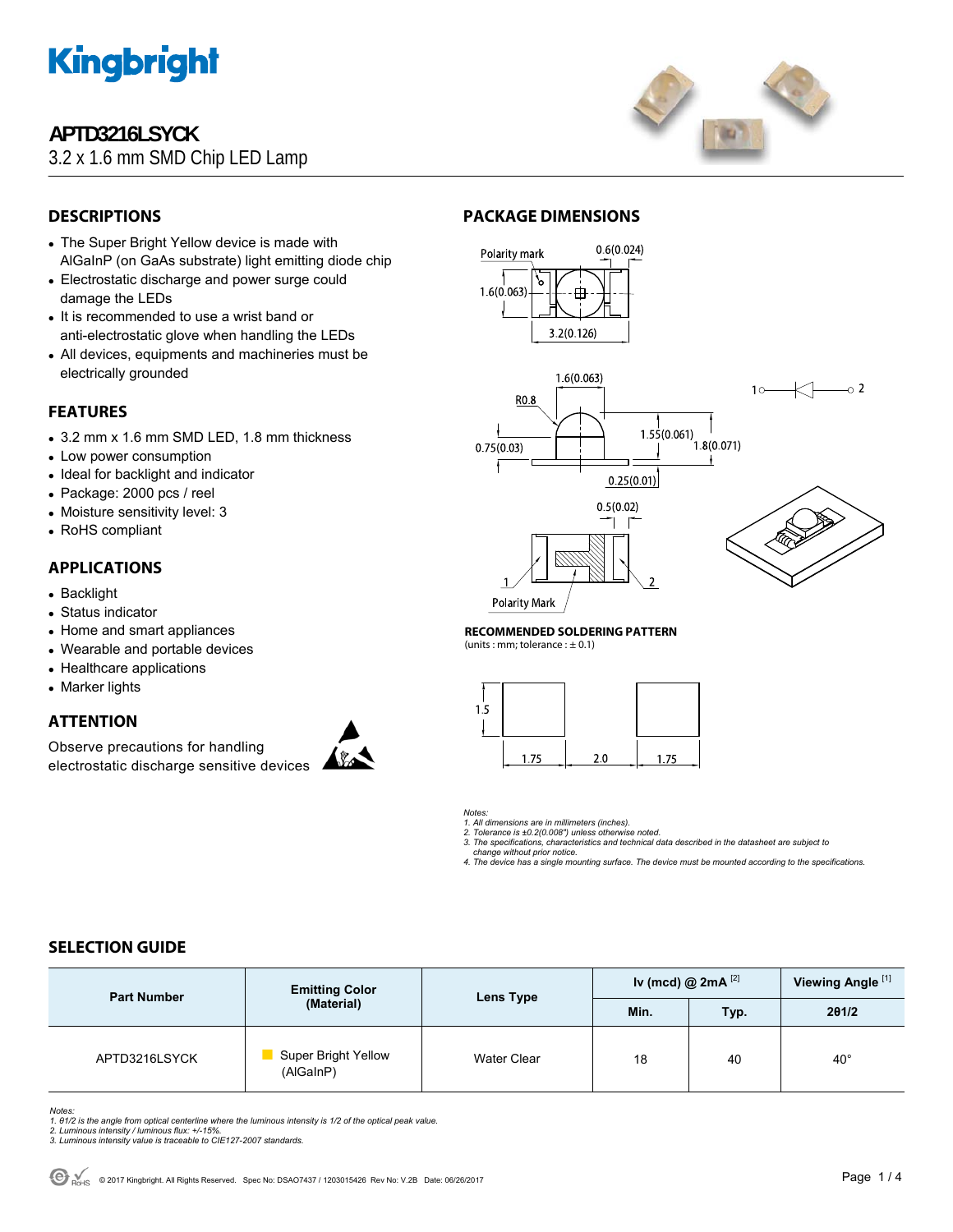# **Kingbright**

#### **ELECTRICAL / OPTICAL CHARACTERISTICS at T<sub>A</sub>=25°C**

| <b>Parameter</b>                                                                            |                            |                                       | Value                    |                          |                          | <b>Unit</b>           |
|---------------------------------------------------------------------------------------------|----------------------------|---------------------------------------|--------------------------|--------------------------|--------------------------|-----------------------|
|                                                                                             | Symbol                     | <b>Emitting Color</b><br>Min.<br>Typ. |                          | Max.                     |                          |                       |
| Wavelength at Peak Emission $I_F$ = 2mA                                                     | $\lambda_{\rm peak}$       | Super Bright Yellow                   | $\overline{\phantom{a}}$ | 590                      | $\overline{\phantom{a}}$ | nm                    |
| Dominant Wavelength $I_F = 2mA$                                                             | $\lambda_{\text{dom}}$ [1] | Super Bright Yellow                   | $\overline{\phantom{a}}$ | 590                      | $\overline{\phantom{a}}$ | nm                    |
| Spectral Bandwidth at 50% $\Phi$ REL MAX<br>$I_F = 2mA$                                     | Δλ                         | <b>Super Bright Yellow</b>            | $\overline{\phantom{a}}$ | 20                       | $\overline{\phantom{a}}$ | nm                    |
| Capacitance                                                                                 | C                          | Super Bright Yellow                   | $\overline{\phantom{a}}$ | 20                       | $\overline{a}$           | pF                    |
| Forward Voltage $I_F$ = 2mA                                                                 | $V_F$ <sup>[2]</sup>       | <b>Super Bright Yellow</b>            | 1.5                      | 1.85                     | 2.1                      | $\vee$                |
| Reverse Current ( $V_R$ = 5V)                                                               | $I_R$                      | Super Bright Yellow                   | $\overline{\phantom{a}}$ | $\overline{\phantom{a}}$ | 10                       | uA                    |
| Temperature Coefficient of $\lambda_{peak}$<br>$I_F = 2mA$ , -10°C $\le T \le 85$ °C        | $TC_{\lambda peak}$        | Super Bright Yellow                   | $\overline{\phantom{a}}$ | 0.12                     | $\overline{\phantom{a}}$ | $nm$ <sup>o</sup> $C$ |
| Temperature Coefficient of $\lambda_{\text{dom}}$<br>$I_F$ = 2mA, -10°C $\leq T \leq 85$ °C | TC <sub>Adam</sub>         | <b>Super Bright Yellow</b>            | $\overline{\phantom{a}}$ | 0.07                     | $\overline{a}$           | $nm$ <sup>o</sup> $C$ |
| Temperature Coefficient of $V_F$<br>$I_F$ = 2mA, -10°C $\leq T \leq 85$ °C                  | $TC_{V}$                   | Super Bright Yellow                   | $\overline{\phantom{a}}$ | $-1.9$                   | $\overline{\phantom{a}}$ | $mV$ <sup>°</sup> C   |

*Notes:* 

1. The dominant wavelength (λd) above is the setup value of the sorting machine. (Tolerance λd : ±1nm. )<br>2. Forward voltage: ±0.1V.<br>3. Wavelength value is traceable to CIE127-2007 standards.<br>4. Excess driving current and

## **ABSOLUTE MAXIMUM RATINGS at T<sub>A</sub>=25°C**

| <b>Parameter</b>                             | Symbol                   | Value          | Unit          |
|----------------------------------------------|--------------------------|----------------|---------------|
| Power Dissipation                            | $P_D$                    | 75             | mW            |
| Reverse Voltage                              | $V_R$                    | 5              | $\vee$        |
| Junction Temperature                         | $T_{j}$                  | 115            | $^{\circ}C$   |
| <b>Operating Temperature</b>                 | $T_{op}$                 | $-40$ to $+85$ | $^{\circ}C$   |
| Storage Temperature                          | $T_{\text{stg}}$         | $-40$ to $+85$ | $^{\circ}C$   |
| DC Forward Current                           | IF.                      | 30             | mA            |
| Peak Forward Current                         | $I_{FM}$ <sup>[1]</sup>  | 175            | mA            |
| Electrostatic Discharge Threshold (HBM)      | $\overline{\phantom{a}}$ | 3000           | $\vee$        |
| Thermal Resistance (Junction / Ambient)      | $R_{th}$ JA $^{[2]}$     | 655            | $\degree$ C/W |
| Thermal Resistance (Junction / Solder point) | $R_{th}$ JS $^{[2]}$     | 510            | $\degree$ C/W |

*Notes:* 

<sup>1. 1/10</sup> Duty Cycle, 0.1ms Pulse Width.<br>2. R<sub>th Ju</sub> ,R<sub>h JS</sub> Results from mounting on PC board FR4 (pad size ≥ 16 mm² per pad).<br>3. Relative humidity levels maintained between 40% and 60% in production area are recommended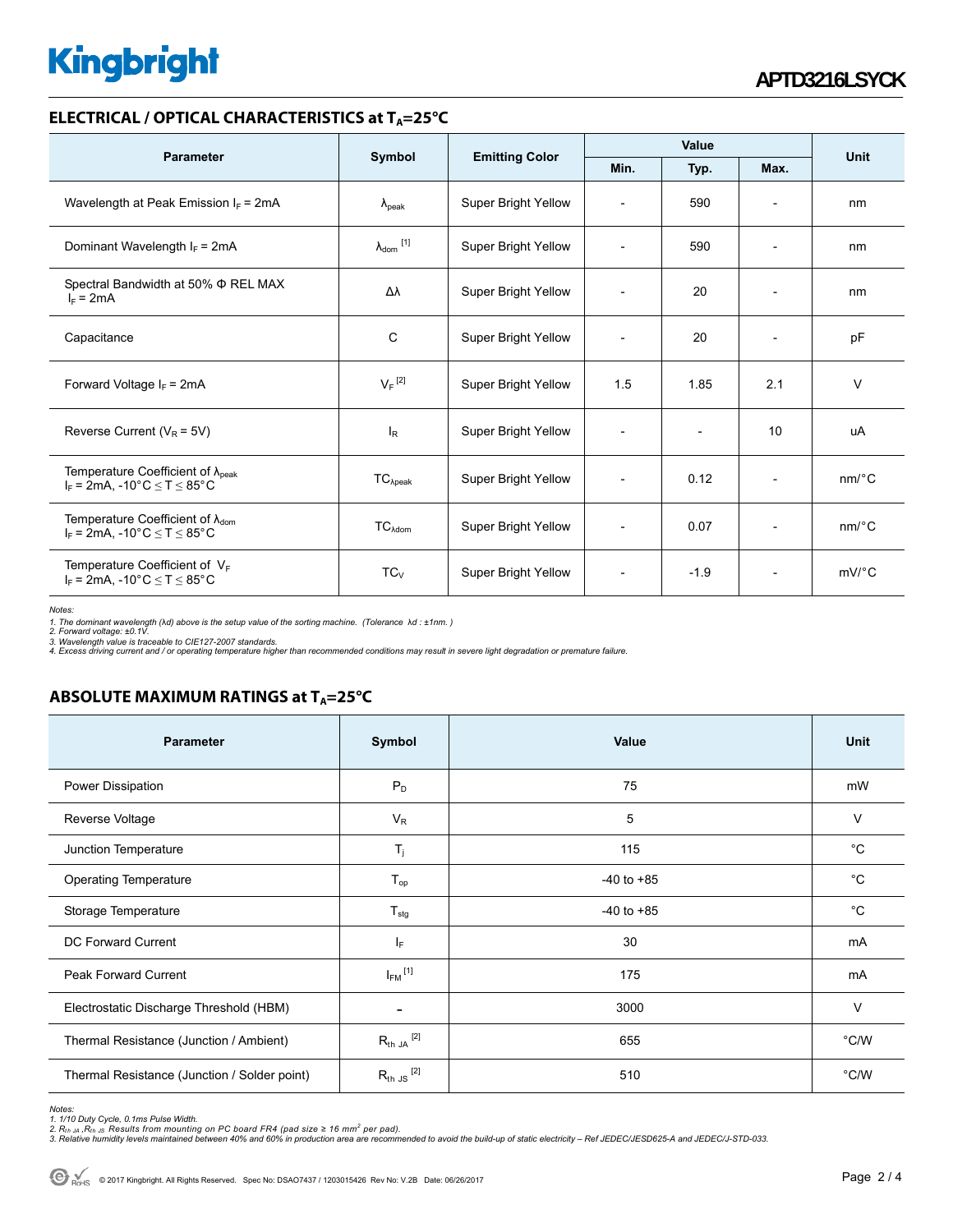# **Kingbright**

**RELATIVE INTENSITY vs. WAVELENGTH**

### **TECHNICAL DATA**

#### Yellow 100%  $T_a = 25 °C$ Relative Intensity (a. u.) Relative Intensity (a. u.) 80% 60% 40% 20% 0% 350 400 450 500 550 600 650 700 750 800 Wavelength (nm)

#### **SPATIAL DISTRIBUTION**



#### **SUPER BRIGHT YELLOW**



#### **REFLOW SOLDERING PROFILE for LEAD-FREE SMD PROCESS**



#### **TAPE SPECIFICATIONS** (units : mm)



#### **REEL DIMENSION** (units : mm)



*Notes:* 

- 
- 

<sup>1.</sup> Don't cause stress to the LEDs while it is exposed to high temperature.<br>2. The maximum number of reflow soldering passes is 2 times.<br>3. Reflow soldering is recommended. Other soldering methods are not recommended as the